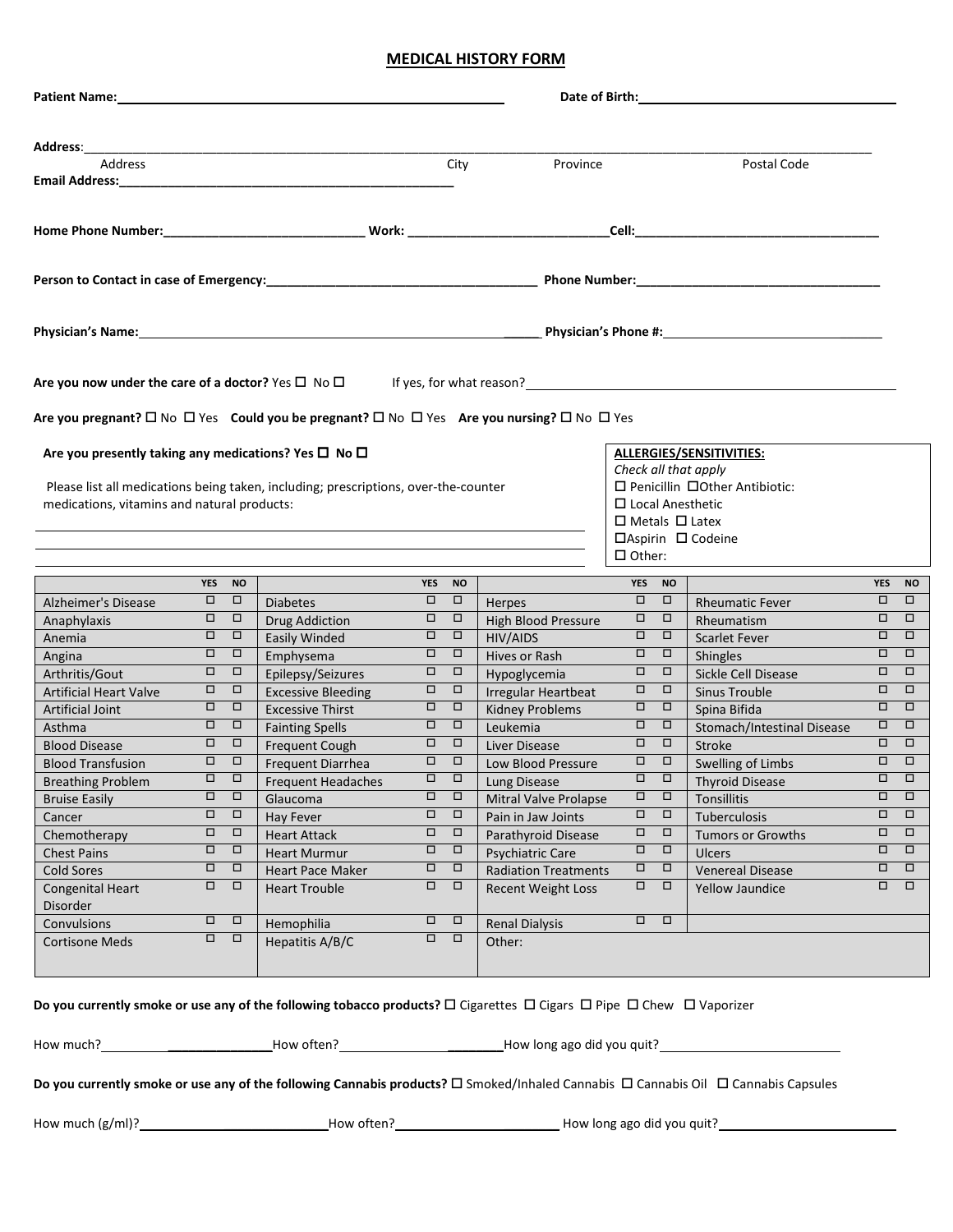## **DENTAL HISTORY**

**When was your last dental check-up? \_\_\_\_\_\_\_\_\_\_\_\_\_\_\_\_\_\_\_\_\_\_\_\_\_\_\_ Last Cleaning?\_\_\_\_\_\_\_\_\_\_\_\_\_\_\_\_\_\_\_\_\_\_\_\_\_\_\_\_\_\_\_**

**Did you have x-rays at this time?\_\_\_\_\_\_\_\_\_\_\_\_\_\_\_\_\_\_\_\_\_\_\_\_\_\_\_\_**

**Do you have any Implants, Crowns, a Bridge or Dentures?** □ No □ Yes If yes, please explain:

**Do you have any current dental concerns?**  $\Box$  No  $\Box$  Yes If yes, please explain:

**Please check if you have or if you have had problems with any of the following:**

|                                    | <b>YES</b> | <b>NO</b> |                               | <b>YES</b>    | <b>NO</b> |                              | <b>YES</b> | <b>NO</b> |
|------------------------------------|------------|-----------|-------------------------------|---------------|-----------|------------------------------|------------|-----------|
|                                    |            |           |                               |               |           |                              |            |           |
| Bad Breath                         | □          |           | Dry Mouth                     | п.            |           | Orthodontic Treatment        | □          |           |
| <b>Bleeding Gums</b>               | □          | □         | <b>Fingernail Biting</b>      | $\Box$ $\Box$ |           | <b>Periodontal Treatment</b> | □          | O         |
| Blisters on the Lips or Mouth      | □          |           | Food Collection Between Teeth | $\Box$ $\Box$ |           | Sensitivity to Pressure      |            |           |
| <b>Broken Fillings</b>             | □          |           | Grinding/Clenching Teeth      | $\Box$ $\Box$ |           | Sensitivity to Sweets        | п.         | n.        |
| <b>Burning Sensation on Tongue</b> | п.         |           | Jaw Pain/Tenderness           | п.            |           | Sensitivity to Temperature   |            |           |
| Cheek/Lip Biting                   | □          | □         | Loose Teeth                   | п.            |           | Sores or Growths in Mouth    |            |           |
| Clicking or Popping of Jaw         | □          |           | <b>Mouth Breathing</b>        | п             |           | Swollen or Tender Gums       |            |           |

**Is there anything about your smile that you wish to improve?** □ No □ Yes If yes, please explain:

**How did you hear about us**?

| A Friend/Family Member    | Google                | Facebook            | Location/Signage |
|---------------------------|-----------------------|---------------------|------------------|
| An Office in Our Building | A Specialist's Office | <b>Staff Member</b> | Other            |

| Patient/Guardian signature: | Date |  |  |  |
|-----------------------------|------|--|--|--|
|                             |      |  |  |  |
|                             |      |  |  |  |
| Dentist signature:          | Date |  |  |  |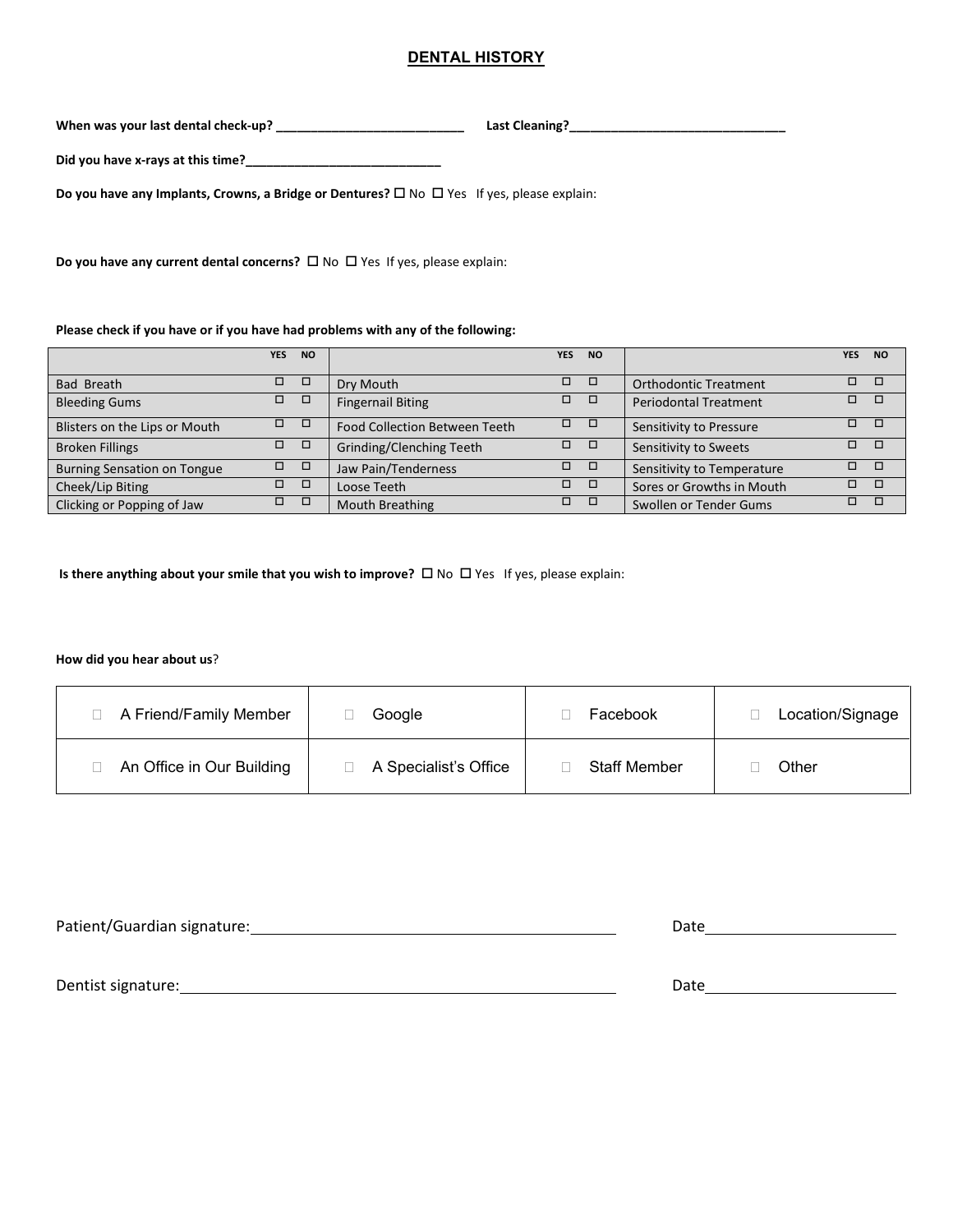## **NEPEAN FAMILY DENTAL** 460 W Hunt Club Rd, Unit 104 Ottawa, ON K2E 1B2 613-224-6332 info@nepeanfamilydental.com

I hereby authorize the Dentists at Nepean Family Dental, and whoever he/she may designate as his/her assistants and/or hygienists, to perform diagnostic, preventative and restorative procedures on me or my dependent.

I am informed and fully understand that there are certain risks in any dental treatment. These risks include, but are not limited to:

- Sensitivity of the teeth and gums following dental cleanings and gum treatments.
- Post treatment pressure, tooth temperature sensitivity, pain or throbbing.
- Jaw joint tenderness or pain after treatment.

I further consent to the administration of any drugs that may be deemed necessary in my/my child's case, including, but not limited to:

• Local anesthetics, antibiotics and analgesics.

I understand that there is a slight element of risk inherent in the administration of any drug or anesthetic. This risk includes, but is not limited to, the following complications:

- Pain
- Discoloration of skin due to injury of blood vessels
- Injury to nerves that may be temporary or permanent
- Allergic reactions
- Cardiac arrest

A more complete explanation of all complications is available to me upon request from the Doctor.

I am aware that, in spite of the possible complications and risks, my treatment is necessary and desired by me. I realize that the practice of dentistry is not an exact science, and I acknowledge that no guarantees have been made to me concerning the results of the procedures.